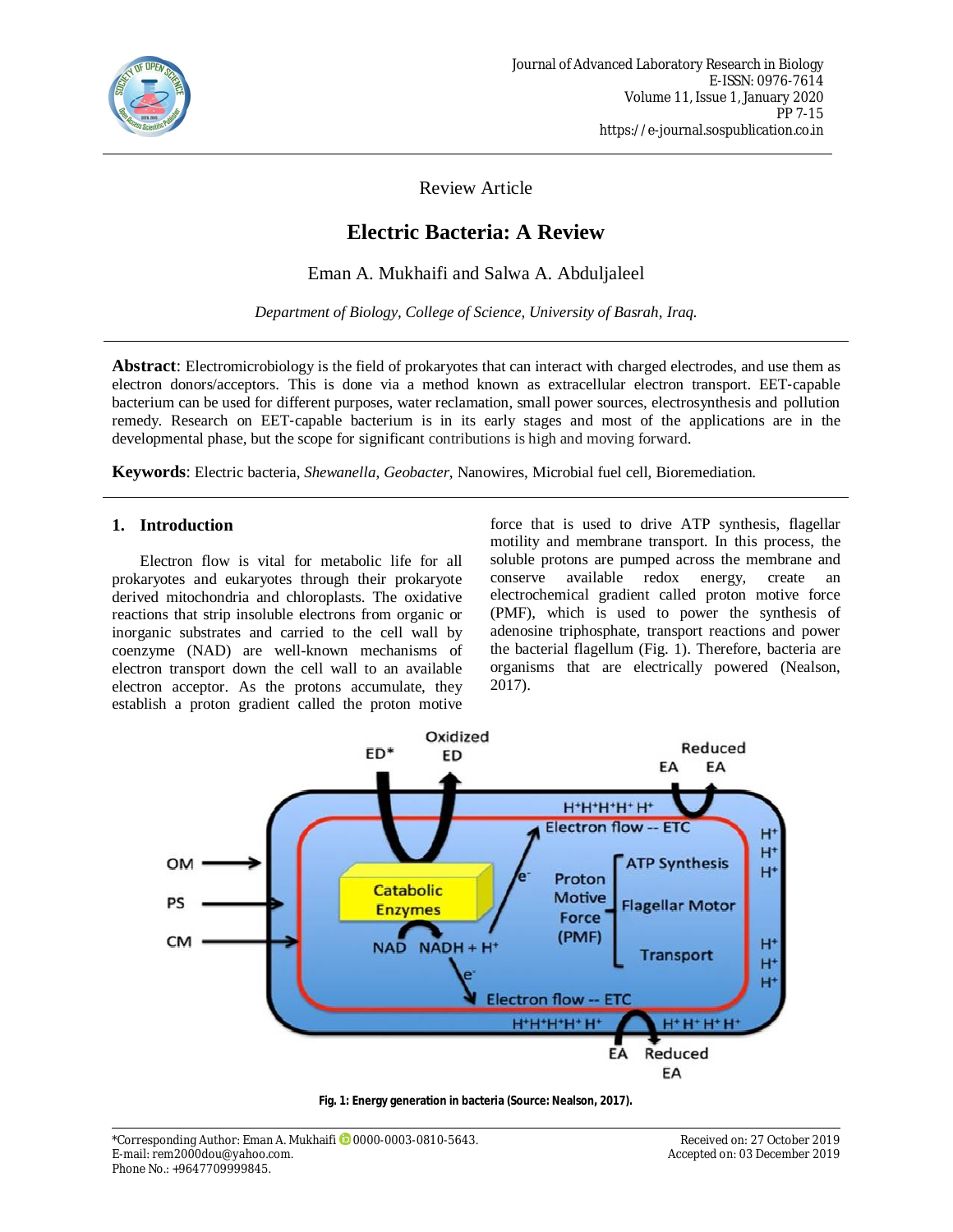A microfluidic technique was developed by researchers that can process small bacteria samples quickly and gauge a specific property that has a high correlation with the ability of the bacteria to generate electricity (Fig. 2). This property, known as polarizability, can be used to determine electrochemical activity of bacteria in a safer, more efficient way in comparison with current techniques. This technique may be applied broadly in clean energy generation, bioremediation, and biofuels production (Wang *et al.*, 2019).



**Fig. 2: Microfluidic technique sort bacteria based on their electricity generation capabilities (Credit: Qianru Wang).**

## **2. Origin of electric bacteria**

An electric bacterium is a type of bacteria that consume and excrete electrons directly at different energy potentials without the need of metabolization of any sugars or other nutrients. There are two known types of electric bacteria are *Shewanella* and *Geobacter* (Figs. 3 & 4). This life form seems to be specially adapted to low oxygen environments. Normal forms of life require an oxygen environment in which the excess of electrons produced is released in the metabolization of sugars. The pathway for releasing electrons is not available in the low oxygen environment. Instead of oxygen, electrical bacteria "breathe" metals, which effectively results in both consume and excretion of electrical charges (Brahic, 2014; Nealson, 1988; Lovley, 1987).

Among several known bacteria that are able to generate electricity, *Geobacter* species are most efficient as today. Discovered in 1987 by Dr. Derek R. Lovley and his coworkers. This organism does not only have the bioremediation ability, but also it can generate electricity.

The ability to exchange electrons is also a fundamental routine property of life that has existed since the very beginning of life. A group of researchers finds electrical life in the deep ocean around hot volcanic vents and formulated a theory that the initial form of life on Earth was based on electrical energy.

Such life forms would have created organic compounds from carbon dioxide through the direct use of geologically generated electrons. This is a simpler process than the use of chemical or light energy, which was previously suggested as the source of energy for life's origin. It is surprising how many different environments, processes and microorganisms have a certain degree of electron exchange. From the deep subterranean and polluted rivers to biogas and biofilms reactors, photosynthetic and metal-cycling bacteria to harmful bacteria in the body (Nielsen, 2019).



**Fig. 3:** *Shewanella oneidensis* **(Credit: Rizlan Bencheikh and Bruce Arey).**



**Fig. 4:** *Geobacter metallireducens* **(Credit: Dr. Derek R. Lovley).**

#### **3. Electricity produced by gut Bacteria**

Some types of bacteria that already found in our gut can generate electricity. Electrogenic bacteria are not something new, they can be found in places far from us, such as the bottom of lakes. But there is no idea so far that bacteria found in decaying mammals or plants, particularly farm animals, generate electricity in a much simpler way. Recently discovered extracellular electron transfer system is a simpler electron transfer chain that has been found in single-cell wall, bacteria classified as gram-positive bacteria and carries electrons as a tiny electrical current. *Listeria monocytogenes*, a bacteria species, which we usually eat, sometimes cause an infection called listeriosis, has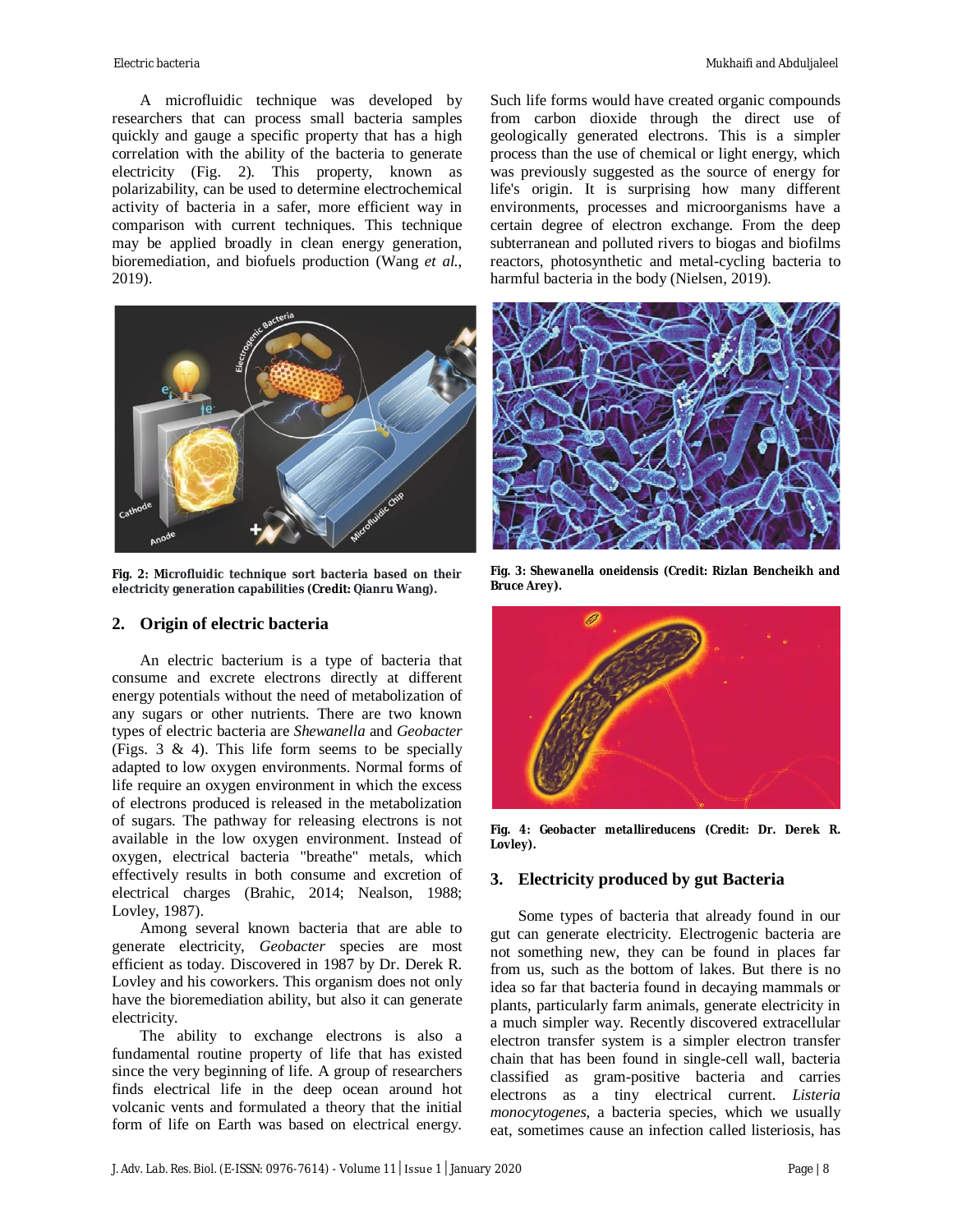the ability to generate electricity. They transport electrons into the surrounding environments through the cell wall, with the help of flavin molecules. *Listeria monocytogenes* is placed in an electrochemical chamber and generated electrons are captured using a wire or electrode, it is found that these foodborne bacteria generate an electrical current. Possibly the cell structure of *Listeria monocytogenes* and the vitamin-rich ecological niche they are holding facilitates the easiest and most cost-effective approach to transfer electrons out of the cell (Fig. 5).



**Fig. 5:** *Listeria monocytogenes* **(© Amy Cao graphic, UC Berkeley).**

There are many facts about why some bacteria produce electricity, like to get rid of electrons made by metabolism, according to a report (University of California, Berkeley). But the main objective is to create energy. But *Listeria monocytogenes* also generates energy in other ways, such as using oxygen. This process of generating electricity is possibly a backup system that they use under certain conditions. For example, it may deploy under low-oxygen gut conditions. The researchers tested mutated bacteria that have missing or changed genes, to identify the genes needed to produce electricity for the bacteria. Those genes in turn code for certain proteins that are key to electricity production. They notice that the system used by these bacteria, a cascade of proteins carrying electrons outside of the bacteria, was simpler than the system used by other electrogenic bacteria living at the lake's bottom. These gram-positive bacteria, their cell wall only has one layer suggests that there's one less hurdle, for the electrons to reach out of the bacteria, but once the electrons come to the outside, where they go is not clear. Typically electrogenic bacteria in their environment, transfer the electrons to minerals like iron or manganese. In the experiment, electrons were flowing into the electrode.

In the gut, different molecules, such as iron, could potentially accept and bind to electrons. Researchers found that flavin, a vitamin B2 variant, is densely populated in the gut is required for survival by these electrogenic bacteria. Later it is also found that bacteria not only required flavins for survival, but extra, freefloating flavin in the surrounding environment could enhance the electrical activity of the bacteria.

After identifying the genes responsible for electricity generation, different other microbes have been identified that generate electricity, some of them generally exist in the gut (Light *et al.*, 2018; Cahoon & Freitag, 2018).

#### **4. Electric bacteria for Bio-Battery**

Efforts are already being made to create batteries or microbial fuel cells, which use bacteria to produce electricity from organic matter, as in waste treatment plants. Because generating electricity from bacteria is much simpler.

In an important step towards bio-battery production, a new study shows bacteria generated electricity when proteins present in their cell membranes come into contact with the mineral surface. For some time, scientists have known that marine bacteria called *Shewanella oneidensis*, found in deep ocean sediments and soil, can generate electrical currents after exposure to heavy metals such as iron and manganese.

As human beings breathe oxygen and use this for energy generation, *Shewanella* bacteria may use minerals such as iron oxide for breathing. Bypassing electrons across their cell membranes, these bacteria are known to produce an electrical current, but it is not well known how this electron transfer from bacteria to mineral takes place. There are two main perspectives: The membrane proteins may directly transfer electrons to the surface of the mineral. Or proteins may be using other molecules to help them to carry electrons across the membrane of the cell.

Showing how membrane proteins generate an electrical current in these bacteria, researchers have developed a bubble-like fatty molecule structure studded with these proteins that mimicked the cell membrane of the bacteria. These bubbles are much easier to study because real bacterial cells are crowded with other structures. This experiment was carried out in an oxygen-free environment because the presence of oxygen can interfere with the chemical reactions. These bubbles contained an electron donor inside, and they were exposed to an iron-containing mineral outside. The speed of the electrical current generated across the membrane is measured by the researchers. This current's speed was very fast and sufficient to suggest that bacteria use this method to generate electrical currents in nature.

Research shows that proteins can touch the mineral surface directly and generate electricity, which means possibly the bacteria lie on the surface of a mineral or metal and conduct electricity through their cell membranes. Understanding how electric current is generated by these bacteria, encourage scientists to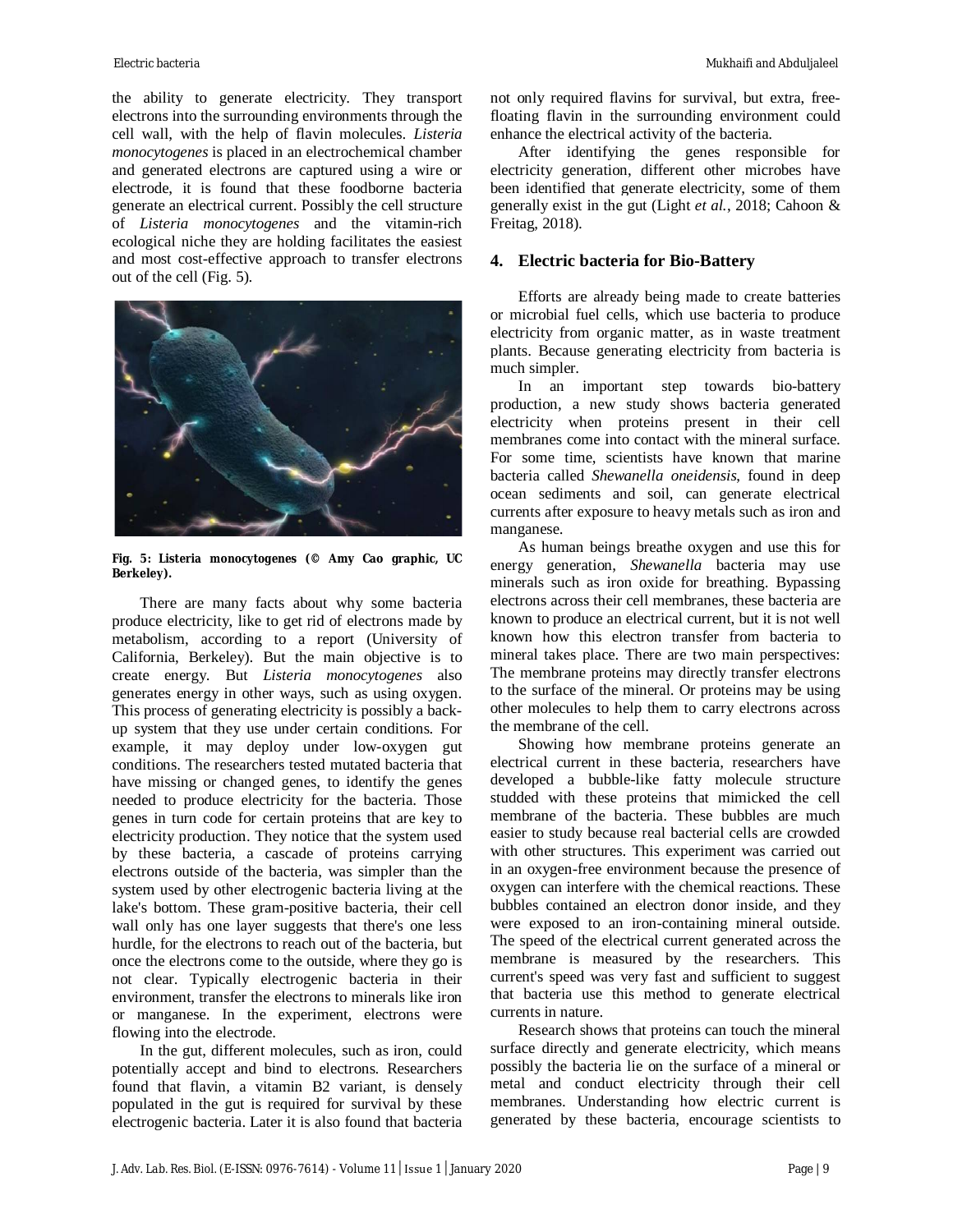develop bio-batteries for energy storage. On the other hand, the process is reversed and place electricity into the bacteria, such bacteria can be used in making bacteria manufacture useful materials (White *et al.*, 2013).

## **5. Nanowires of electric bacteria**

A number of bacteria, especially *Shewanella* and *Geobacter* produced electrically conductive appendages called bacterial nanowires (Figs. 6 & 7). *Geobacter* nanowires are modified pili used to set up connections with terminal electron acceptors. *Geobacter* species transfer electrons to extracellular electron acceptors like Fe(III) oxides using nanowires. Through examining mutants, this function was discovered, pili of which could be attached to the iron, but not reduced it (Reguera *et al.*, 2005).

*Shewanella* nanowires are not pili, but the outer membrane extensions containing outer membrane decaheme cytochromes MtrC and OmcA (Pirbadian *et al.*, 2014). The presence of outer membrane cytochromes and the absence of nanowire conductivity from the MtrC and OmcA-deficient mutant (El-Naggar *et al.*, 2010) directly supports the multistep hopping mechanism for electron transport via the nanowires of *Shewanella* (Pirbadian & El-Naggar, 2012; Polizzi *et al.*, 2012).

Nanowires can ease the long-range transfer of electrons across thick layers of biofilm (Reguera *et al.*, 2006). Connecting with other cells above them, nanowires in anoxic conditions allow bacteria to use oxygen as their terminal electron acceptor. For example, organisms of the *Shewanella* genus were observed to form electrically conductive nanowires in response to electron-acceptor limitation (Gorby *et al.*, 2006). In microbial fuel cells, bacterial nanowires produce electricity by extracellular electron transport to the anode of MFC's (Kodesia *et al.*, 2017). It has been shown that nanowire networks enhance the electricity output of microbial fuel cells with long-range and efficient conductivity (Malvankar *et al.*, 2011). Especially, *Geobacter sulfurreducens* also known as electricigens can create metabolically active biofilms larger than 50μm that helps in converting acetate into electricity (Poddar & Khurana, 2011). Property of *Geobacter sulfurreducens* as microbial nanowires is important for the long-range transfer of electrons through biofilms. Cells at a distance from the anode remain feasible and electrically conductive 'pili' increases biofilm thickness without any reduction in efficiency, sometimes electricity generation increases by 10 times. Transfer of long-range electrons through pili networks allows viable cells to contribute to the flow of electrons that are not directly in contact with the anode. Therefore, in thicker biofilms, increased current production is observed in MFCs (Reguera *et al.*, 2006). Nanowires are coated with metal oxides also

encourages electrical conductivity (Maruthupandy *et al.*, 2017). In addition, these nanowires can carry electrons up to a distance of centimeter-scale. Considering sustainable resources researchers proposed future use of *Geobacter* biofilms as a functional underwater transistors and supercapacitors platform, capable of self-renewing energy (Malvankar & Lovley, 2012).



**Fig. 6: An atomic model for electricity conducting microbial nanowires (Credit: Edward H. Egelman).**



**Fig. 7: Nanowires project to facilitate the transfer of electrons from bacteria (Credit: Yale University).**

It has been found that bacterial nanowires have significant potential applications in bioenergy and bioremediation fields. Another application significance of bacterial nanowires includes bioelectronics. Transfer of electron between the pili of *Geobacter*, dissimilatory metal-reducing bacteria (DMRB), generates conductivity that drives organic compounds to be converted into electricity in MFC's. Biofilms produced by colonies of *Geobacter* greatly contribute to the overall bioenergy production. They allow electrons to be transferred over a greater distance from the anode via conductive pili. In fact, the output of bioenergy can be further increased by inducing the additional nanowire gene expression. It has been shown that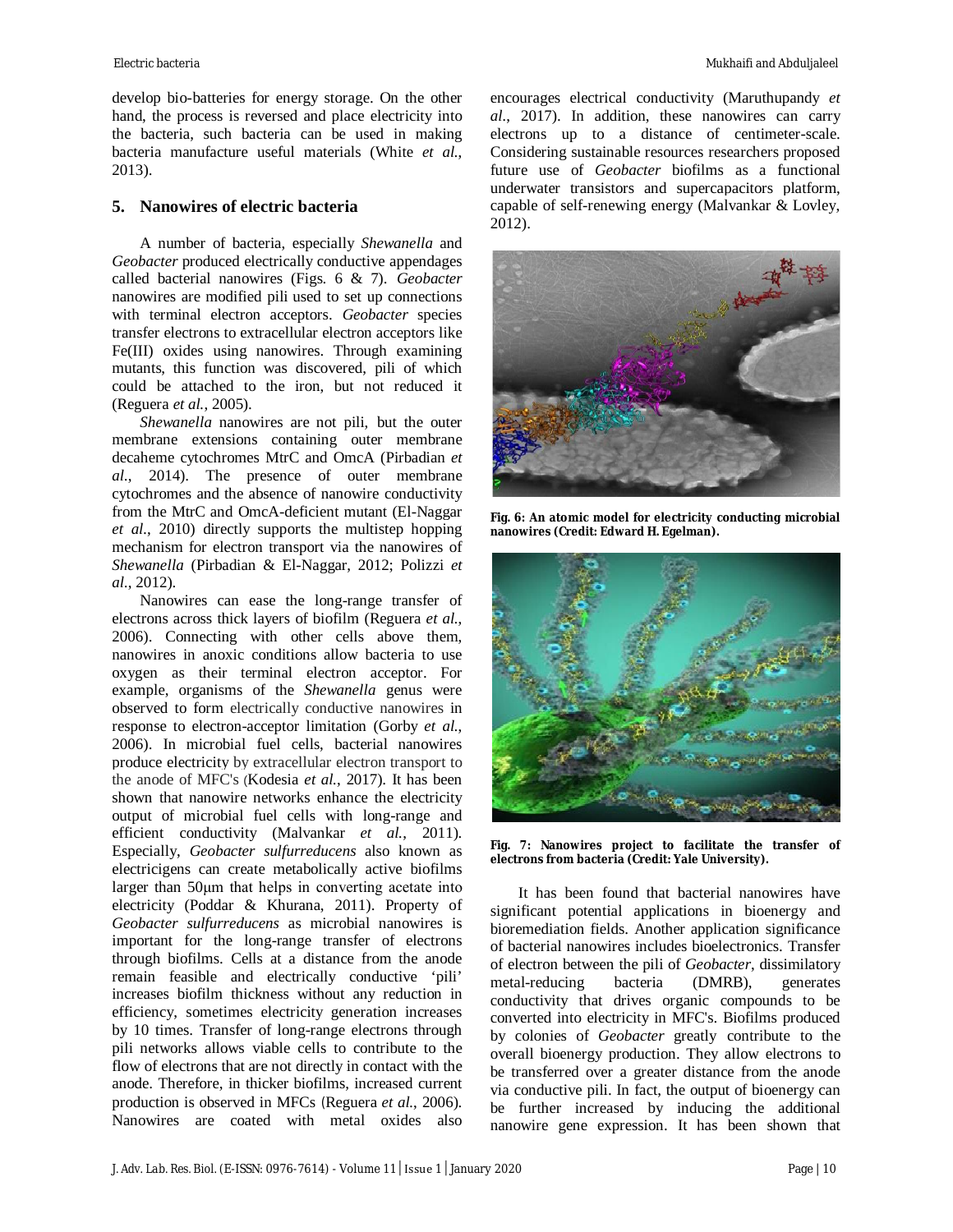*Geobacter* strains with increased conductive pili expression produce more conductive biofilms, thus the overall electricity output increases (Sure *et al.*, 2016; Malvankar & Lovley, 2014).

*Shewanella* and *Geobacter* microbial nanowires have also been shown to help in the bioremediation of groundwater contaminated with uranium. To show this, researchers compared and observed uranium concentration removed from piliated and nonpiliated *Geobacter* strains. Through experiments, they concluded that nanowire present strains were more effective in uranium mineralization as compared to nanowire absent mutants (Jiang *et al.*, 2011; Cologgi *et al.*, 2011).

# **6. Microbial fuel cell (MFC) and Microbial desalination cell (MDC)**

During the last few years, researchers focus on renewable and alternative energy sources to replace our present fossil fuel dependency. Some of the microorganism's catalytic ability to directly convert chemical energy into electricity from a number of organic substances laid the ground for research on microbial fuel cells (Franks & Nevin, (2010).

A microbial fuel cell (MFC) is a bioelectrochemical device, releases electrons and protons, thereby generate electricity. In MFCs microorganisms or enzymatic catalysis are used to transform chemical energy directly into electrical energy via bioelectrochemical reactions. In MFCs bacteria is used as a catalyst to oxidize a wide range of organic and inorganic matter. Bacteria can donate electrons to the anode and accepted from the cathode (Du *et al.*, 2007). MFCs can be mediated or unmediated. In mediated MFCs, a chemical is used as a mediator such as thionine, methyl viologen, methyl blue, humic acid and neutral red, which transfers electrons in the cell from the bacteria to the anode. In unmediated MFCs, a mediator is not required, the bacteria typically have redox proteins on their outer membrane, such as cytochromes, which are electrochemically active and transfer electrons directly to the anode (Delaney *et al.*, 1984; Badwal *et al.*, 2014; Min *et al.*, 2005).

A typical MFC is built using a bioanode, a biocathode, a cation and an electrical circuit. In Most MFCs, the anode and the cathode compartments are separated by a proton exchange membrane (Figs. 8 & 9). That allows protons to be transferred from the anode to the cathode. The membrane also separates oxygen from bacteria. During oxidation, produced electrons are directly transferred to an electrode. Electron flux is transferred to the cathode. The system's charge balance is balanced by an ionic movement inside of the cell, generally across an ionic membrane. The organic electron donor is used in most MFCs that oxidized and produces  $CO<sub>2</sub>$ , protons and electrons. Electron donors such as sulfur compounds or hydrogen were also

identified (Pant *et al.*, 2010). Different electron acceptors are used in MFCs, reduction of oxygen is the most studied method. Other electron acceptors like metal recovery by reduction, nitrate and sulphate reduction have also been studied (Lu *et al.*, 2015). When sugar is consumed by microorganisms in aerobic conditions carbon dioxide and water are produced. When oxygen is not available, microorganisms produce carbon dioxide, hydrogen ions and electrons (Bennetto, 1990), as shown below:

Anodic reaction:

$$
C_{12}H_{22}O_{11} + 13H_2O \rightarrow 12CO_2 + 48H^+ + 48e^-
$$
 (1)

Cathodic reaction:

$$
O_2 + 4e^- + 4H^+ \rightarrow 2H_2O
$$
 (2)



**Fig. 8: Schematic diagram of single-chamber MFC (©Pant** *et al.***, 2010).**



**Fig: 9. Schematic diagram of two-chambered MFC.**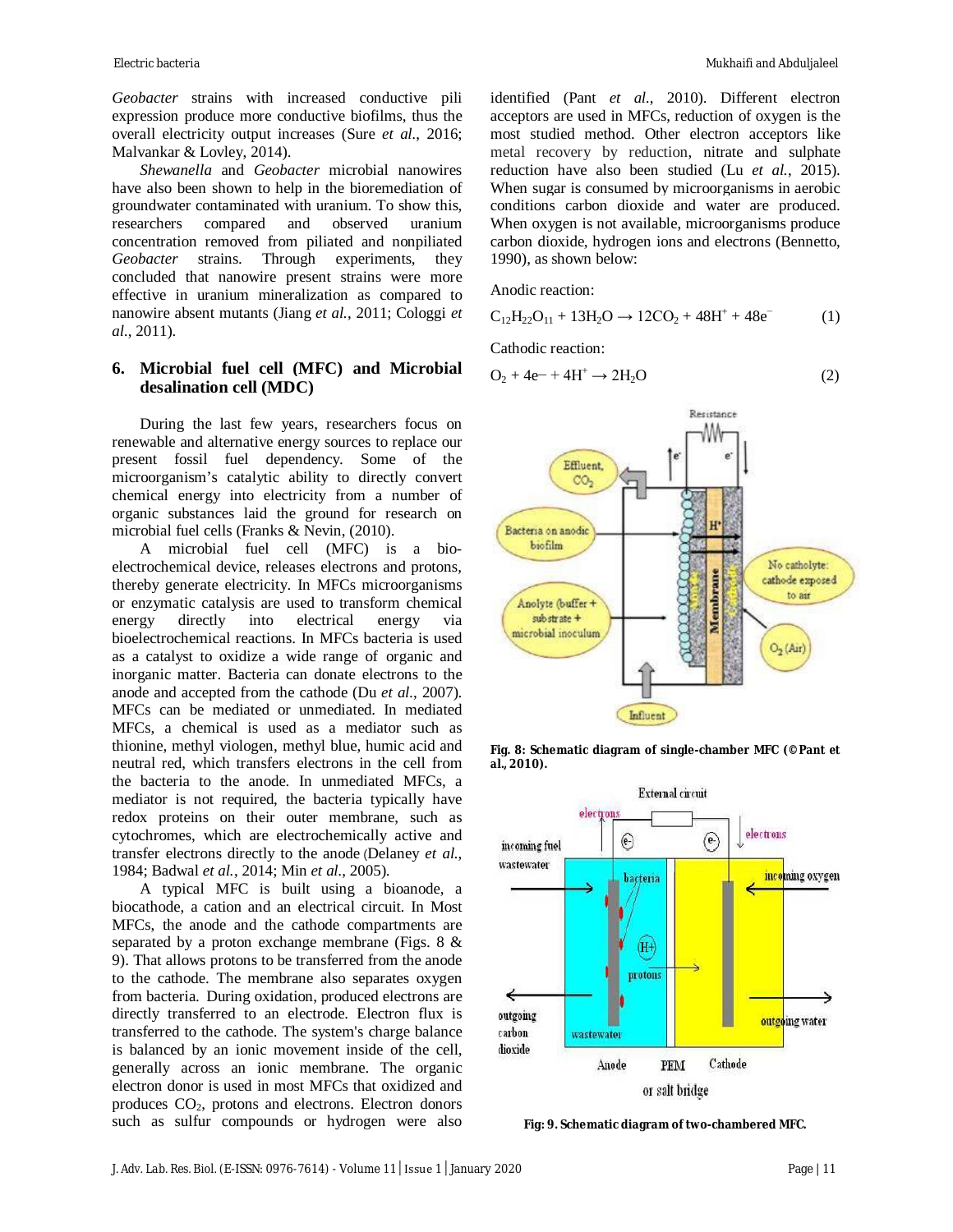Microbial Desalination Cell (MDC) is a new technology that is capable of treating wastewater by simultaneously producing an electric current. MDC technology is an extension of the microbial fuel cell process. Due to the great need for free energy and environment-friendly technologies, MDC has received considerable attention for desalination, wastewater treatment and energy production. A unit of MDC consists of an anode, cathode and a pair of ion-selective membranes are inserted between them. The anode and the cathode maintain anaerobic and aerobic conditions respectively. The system can be either used as an independent process or it may be combined with other desalination methods that include reverse osmosis or electrodialysis. Many different MDC modifications have recently been introduced, including stacked MDCs, biocathode MDCs and recirculation MDCs. In the case of electricity production from wastewater, wastewater containing the organic matter enters the anodic side where the available bacteria are proliferated and form a thick cell aggregate known as biofilm (Torres, 2012; Saeed *et al.*, 2015).

#### **6.1 Applications of Microbial fuel cell**

#### **6.1.1 Electricity generation**

To use MFCs in electricity generation, the produced electrons must be moved out of the cell's electron transport chain and be deposited on an electrode. This can be done in two ways. Inorganic mediators tap into the electron transport chain and channel electrons produced via lipid membrane and the cell outer membrane and liberate negatively charged electrons at the electrode. Where microorganisms generally require a mediator, they do not have electrochemically active surface proteins for transferring electrons to anode (Strik *et al.*, 2008; Scholz et al., 2003). Alternatively, certain bacteria with pili e.g. *Shewanella putrefaciens* are electrochemically active can be used because they transport electrons directly from the respiratory enzyme to the anode in anaerobic conditions. After all, the difference between free energy and the electrode is greater than that of other available acceptors. The electrons flow to the cathode via a load at which oxygen is easily available to be reduced (Bergel *et al.*, 2005).

In MFC process, the anode is the bacteria recognized terminal electron acceptor in the anodic chamber. Hence the microbial activity depends strongly on the redox potential of the anode (Cheng *et al.*, 2008). Organisms able to generate electrical current are called exoelectrogens. To convert this electric current into usable electricity, exoelectrogen must be placed in a fuel cell. In a solution, the mediator and a microorganism such as yeast are mixed together to which a substrate like glucose is added. This mixture is put in a sealed chamber to avoid oxygen from entering, thus microorganism is forced to start anaerobic respiration. An electrode which acts as an anode is placed in the solution. In MFCs second chamber there is another solution and electrode (cathode) which is positively charged. This represents the equivalent oxygen sink at the end of the electron transport chain, outside the biological cell. This solution acts as an oxidizing agent that picks up electrons at the cathode.

From the cell, the reduced mediator brings electrons towards the electrode. The mediator is oxidized here because it deposits the electrons. Then they flow to the second electrode across the wire that works as an electron sink. They will move from here to an oxidizing material. The hydrogen ions/protons are also moved from anode to cathode via proton exchange membrane. They will pass through the lower concentration gradient and combine with the oxygen, but to do that they need an electron. The current is formed and the concentration gradient is sustained by the hydrogen (Rashid *et al.*, 2013).

#### **6.1.2 Biohydrogen production**

Microbial fuel cells can easily be modified to produce hydrogen rather than electricity. This modified system, which was recently proposed, has been considered as an interesting new technology for biohydrogen production from organics and referred to as a bio-electrochemically assisted microbial reactor (BEAMR) process or biocatalyzed electrolysis or electrohydrogenesis. However, the generation of hydrogen from the protons and electrons produced by the anaerobic degradation of a substrate by electrochemically active bacteria in a modified MFC is thermodynamically unfavorable. This thermodynamic barrier can be overcome by using an external potential. In this system, the protons and electrons formed by the anodic reaction migrate and combine at the cathode under anaerobic conditions to form hydrogen.

The potential for the oxidation of acetate (1M) at the anode and the reduction of protons to hydrogen at the cathode are -0.28 and -0.42 V (NHE), respectively (Kim *et al.*, 2008).

#### **6.1.3 Wastewater treatment**

Some microbes actually grow little electricityconducting wires, which works like a snorkel, allowing the bacteria to penetrate into the sediment more deeply. To survive, they can use electrochemical cycle where oxygen is not available. These so-called electroactive bacteria purify water up to ten times faster than traditional methods. *Shewanella oneidensis* bacteria are not only useful in cleaning polluted water contain mercury, lead, and iron. It can generate electricity as well. *Shewanella oneidensis* cell membrane contains proteins that conduct electrons and necessary for the respiration of the cells (iMETland project).

The researchers developed the iron-containing molecule DSFO+ with a structure that imitates critical proteins in two mutant *Shewanella* bacteria. It has been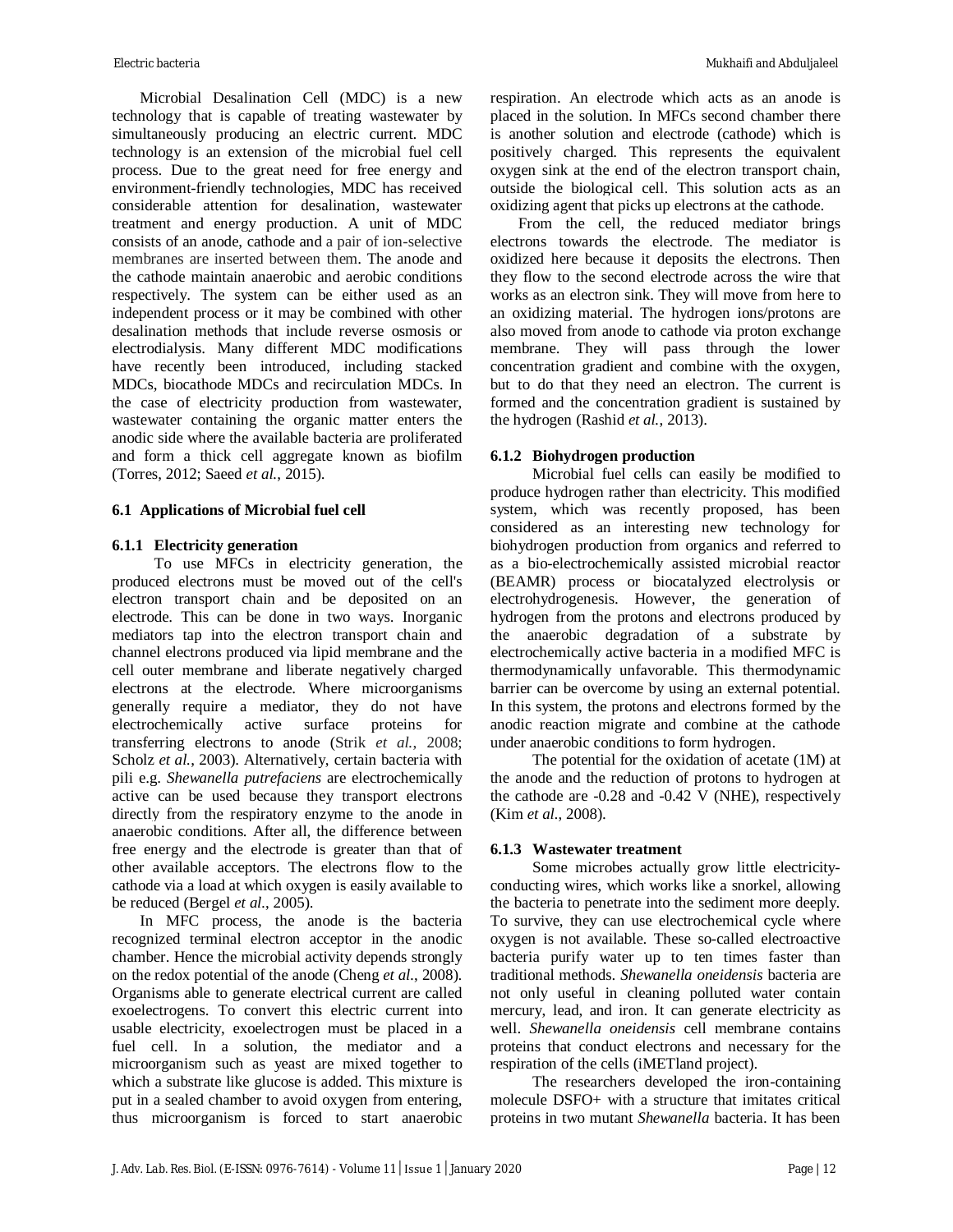observed that the capacity to produce electricity is not only improved, but DSFO+ also use to replace the function of proteins that occur naturally in mutant bacteria. The ability to change microbial system behavior in such bacteria could be used not only to break down contaminants in wastewater, but this process generates enough electricity to recoup some cost of water treatment (Kirchhofer *et al.*, 2017).

## **6.1.4 Bioremediation**

Bioremediation is a promising method in which microorganisms or their enzymes are used to remove and/or degrade contaminants from the environment. The pathway to the accumulation of these contaminants is adsorption, in which metals are absorbed by microbial cells, this process called biosorption. Microorganism's metabolic ability used to degrade or remove pollutants from the environment provides an economical and safe alternative compared to other physicochemical approaches. For treating heavy metal contamination, bioremediation is the most costeffective method. Different genetic approaches were developed and used for the optimisation of enzymes, metabolic pathways and organisms of biodegradation relevance (Perpetuo *et al.*, 2011).

In bioremediation, MFCs robustness makes the technology very useful. MFCs are proposed for the cleanup of different types of contamination, from aromatic or substituted organic compounds to heavy metals. During the process of bioremediation, electricity is also produced and therefore the costs are reduced (Cao *et al.*, 2019).

*Geobacter* and *Shewanella* are gram-negative and metal-reducing bacteria. The ability of *Geobacter* and *Shewanella* in bioremediation has been reported in several studies. Include solid waste, groundwater and wastewater, petroleum products (hydrocarbon), soil remediation, uranium remediation, and heavy metal pollution remediation (Rizwan *et al.*, 2014).

*Geobacter* species have the ability to consume contaminants of petroleum and radioactive metals from polluted groundwater by oxidizing these compounds to harmless carbon dioxide. The first *Geobacter* to degrade aromatic compounds was found to be *Geobacter metallireducens*. More specifically, *Geobacter metallireducens* is the only organism that degrades benzene anaerobically in pure culture. *Geobacter* is the main species for coupling the oxidation of organic compounds to the reduction of insoluble metal oxides such as Mn(IV) and Fe(III) in different types of soils and sediments (Anderson *et al.*, 2003; Lovley *et al.*, 2011). *Geobacter* develops electrically conductive pili between itself and the pollutant to degrade the substance. Pili of *Geobacter* have an essential function as protective and catalytic cellular mechanisms for bioremediation of groundwater contaminated by uranium (Cologgi *et al.*, 2011). The findings provide *in situ* field evidence in support that

the uranium can be effectively removed from contaminated groundwater by stimulating subsurface *Geobacter* species activity. *Geobacter* is often the most predominant species in the subsurface environment where extracellular electron transfer is important for bioremediation (Anderson *et al.*, 2003).

*Shewanella* has great metabolic versatility, they are capable to reduce different electron acceptors. Some of these are toxic substances and heavy metals, after being reduced they become less toxic (Dikow, 2011). Shewanella uses a number of compounds as electron acceptors including oxygen, iron, manganese, uranium, nitrate, nitrite, etc. During aerobic respiration, it uses oxygen as the terminal electron acceptor however, in anaerobic conditions *Shewanella oneidensis* undertakes respiration through the reduction of alternative terminal electron acceptors such as oxidized metals. The potential of *Shewanella* to decrease the toxicity of contaminated metals and radioactive wastes makes it a useful bioremediation tool (Heidelberg *et al.*, 2002). In particular, *Shewanella oneidensis* strain MR-1 is commonly used to clean contaminated nuclear weapon manufacturing sites.

## **7. Conclusion**

Electromicrobiology is typically an emerging biological and microbiological field that has a wider scope for new developments and discoveries with continued growth. There are numerous other potential applications currently undergoing research. However, there is a need for new approaches that can fulfill our sustainable system requirements. The field of electromicrobiology may offer a number of many useful and exciting tools in our search for a sustainable future.

## **References**

- [1]. Anderson, R.T., Vrionis, H.A., Ortiz-Bernad, I., Resch, C.T., Long, P.E., Dayvault, R., Karp, K., Marutzky, S., Metzler, D.R., Peacock, A., White, D.C., Lowe, M. & Lovley, D.R. (2003). Stimulating the *in situ* activity of *Geobacter* species to remove uranium from the groundwater of a uraniumcontaminated aquifer. *Applied and Environmental Microbiology*, 69(10): 5884–5891. doi: 10.1128/aem.69.10.5884-5891.2003.
- [2]. Badwal, S.P., Giddey, S.S., Munnings, C., Bhatt, A.I. & Hollenkamp, A.F. (2014). Emerging electrochemical energy conversion and storage technologies. *Frontiers in Chemistry*, 2: 79. doi: 10.3389/fchem.2014.00079.
- [3]. Bennetto, H.P. (1990). Electricity Generation by Micro-organisms. *Biotechnology Education*, 1(4): 163–168.
- [4]. Bergel, A., Feron, D. & Mollica, A. (2005). Catalysis of oxygen reduction in PEM fuel cell by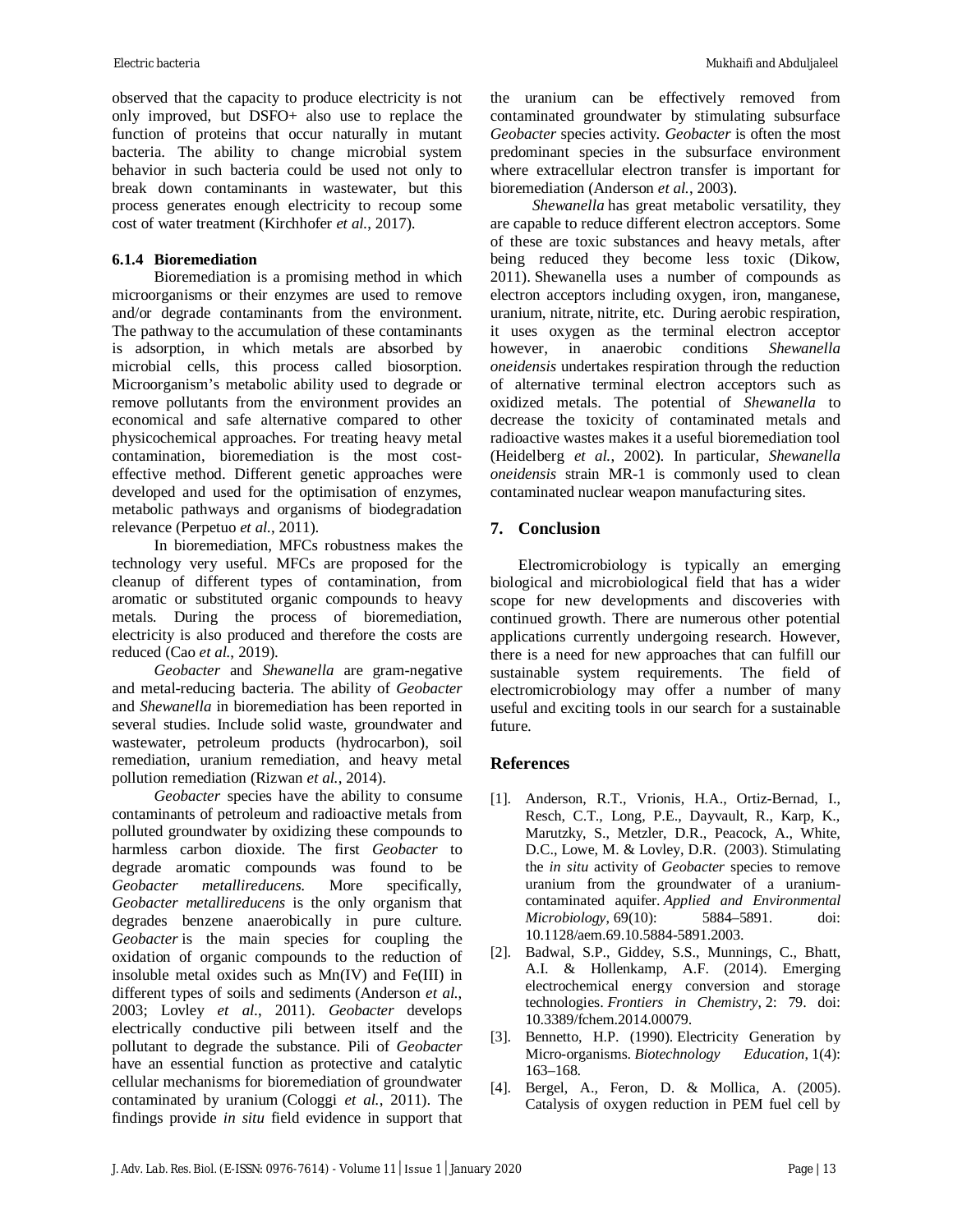seawater biofilm. *Electrochemistry Communication*, 7: 900-904.

- [5]. Brahic, C. (2014). The electricity eaters. *New Sci.*, 223(2978): 8–9. doi: 10.1016/S0262- 4079(14)61375-0.
- [6]. Cahoon, L.A. & Freitag, N.E. (2018). The electrifying energy of gut microbes. *Nature*, 562, 43–44. doi: 10.1038/d41586-018-06180-z.
- [7]. Cao, Y., Mu, H., Liu, W., Zhang, R., Guo, J., Xian, M. & Liu, H. (2019). Electricigens in the anode of microbial fuel cells: pure cultures versus mixed communities. *Microb. Cell Fact.*, 18: 39. <https://doi.org/10.1186/s12934-019-1087-z.>
- [8]. Cheng, K.Y., Ho, G. & Cord-Ruwisch, R. (2008). Affinity of microbial fuel cell biofilm for the anodic potential. *Environ. Sci. Technol.*, 42(10): 3828– 3834. doi: 10.1021/es8003969.
- [9]. Cologgi, D.L., Lampa-Pastirk, S., Speers, A.M., Kelly, S.D. & Reguera, G. (2011). Extracellular reduction of uranium via *Geobacter* conductive pili as a protective cellular mechanism. *Proc. Natl. Acad. Sci. U.S.A.*, 108(37): 15248–15252. doi: 10.1073/pnas.1108616108.
- [10]. Dikow, R.B. (2011). Genome-level homology and phylogeny of *Shewanella* (Gammaproteobacteria: lteromonadales: Shewanellaceae). *BMC Genomics*, 12: 237. doi: 10.1186/1471-2164-12-237.
- [11]. Du, Z., Li, H. & Gu, T. (2007). A state of the art review on microbial fuel cells: A promising technology for wastewater treatment and bioenergy. *Biotechnol. Adv.*, 25(5): 464–482. doi: 10.1016/j.biotechadv.2007.05.004.
- [12]. Ebrahimi, A., Najafpour, G.D. & Yousefi Kebria, D. (2018). Performance of microbial desalination cell for salt removal and energy generation using different catholyte solutions. *Desalination*, 432: 1–9. doi: 10.1016/j.desal.2018.01.002.
- [13]. El-Naggar, M.Y., Wanger, G., Leung, K.M., Yuzvinsky, T.D., Southam, G., Yang, J., Lau, W.M., Nealson, K.H. & Gorby, Y.A. (2010). Electrical transport along bacterial nanowires from *Shewanella oneidensis* MR-1. *Proc. Natl. Acad. Sci. U.S.A*., 107(42): 18127-31. doi: 10.1073/pnas.1004880107.
- [14]. Franks, A.E. & Nevin, K.P. (2010). Microbial Fuel Cells, A Current Review. *Energies*, 3(5): 899-919. <https://doi.org/10.3390/en3050899.>
- [15]. Gorby, Y.A., Yanina, S., McLean, J.S., Rosso, K.M., Moyles, D., Dohnalkova, A., Beveridge, T.J., Chang, I.S., Kim, B.H., Kim, K.S., Culley, D.E., Reed, S.B., Romine, M.F., Saffarini, D.A., Hill, E.A., Shi, L., Elias, D.A., Kennedy, D.W., Pinchuk, G., Watanabe, K., Ishii, S., Logan, B., Nealson, K.H. & Fredrickson, J.K. (2006). Electrically conductive bacterial nanowires produced by *Shewanella oneidensis* strain MR-1 and other microorganisms. *Proc. Natl. Acad. Sci. U.S.A.*, 103(30): 11358–11363. doi: 10.1073/pnas.0604517103.
- [16]. Heidelberg, J.F., Paulsen, I.T., Nelson, K.E., Gaidos, E.J., Nelson, W.C., Read, T.D., Eisen, J.A., *et al.*, (2002). Genome sequence of the dissimilatory metal

ion–reducing bacterium *Shewanella oneidensis*. *Nat. Biotechnol.*, 20: 1118–1123. <https://doi.org/10.1038/nbt749.>

- [17]. Jiang, S., Kim, M.G., Kim, S.J., Jung, H.S., Lee, S.W., Noh, do Y., Sadowsky, M.J. & Hur, H.G. (2011). Bacterial formation of extracellular U(VI) nanowires. *Chemical Communications*, 47(28): 8076–8078. doi: 10.1039/c1cc12554k.
- [18]. Kim, I.S., Chae, K.-J., Choi, M.-J. & Verstraete, W. (2008). Microbial Fuel Cells: Recent Advances, Bacterial Communities and Application beyond Electricity Generation. *Environmental Engineering Research*, 13(2): 51–65. doi[:https://doi.org/10.4491/eer.2008.13.2.051.](https://doi.org/10.4491/eer.2008.13.2.051.)
- [19]. Kirchhofer, N.D., Rengert, Z.D., Dahlquist, F.W., Nguyen, T.-Q. & Bazan, G.C. (2017). A Ferrocenebased Conjugated Oligoelectrolyte Catalyzes Bacterial Electrode Respiration. *Chem*, 2(2): 240– 257. doi: 10.1016/j.chempr.2017.01.001.
- [20]. Kodesia, A., Ghosh, M. & Chatterjee, A. (2017). Development of Biofilm Nanowires and Electrode for Efficient Microbial Fuel Cells (MFCs). Thapar University Digital Repository (TuDR).
- [21]. Light, S.H., Su, L., Rivera-Lugo, R., Cornejo, J.A., Louie, A., Iavarone, A.T., Ajo-Franklin, C.M. & Portnoy, D.A. (2018). A flavin-based extracellular electron transfer mechanism in diverse Grampositive bacteria. *Nature*, 562**:** 140–144. <https://doi.org/10.1038/s41586-018-0498-z.>
- [22]. Lovley, D.R., Ueki, T., Zhang, T., Malvankar, N.S., Shrestha, P.M., Flanagan, K.A., Aklujkar, M., Butler, J.E., Giloteaux, L., Rotaru, A-E., Holmes, D.E., Franks, A.E., Orellana, R., Risso, C. & Nevin, K.P. (2011). *Geobacter*: the microbe electric's physiology, ecology, and practical applications. *Adv. Microb. Physiol.*, 59: 1-100. Doi: 10.1016/B978-0- 12-387661-4.00004-5.
- [23]. Lu, Z., Chang, D., Ma, J., Huang, G., Cai, L. & Zhang, L. (2015). Behavior of metal ions in bioelectrochemical systems: A review. *J. Power Sources*, 275: 243–260. doi: 10.1016/j.jpowsour.2014.10.168.
- [24]. Malvankar, N.S., Vargas, M., Nevin, K.P., Franks, A.E., Leang, C., Kim, B.C., Inoue, K., Mester, T., Covalla, S.F., Johnson, J.P., Rotello, V.M., Tuominen, M.T. & Lovley, D.R. (2011). Tunable metallic-like conductivity in microbial nanowire networks. *Nat. Nanotechnol.*, 6(9): 573–579. doi: 10.1038/nnano.2011.119.
- [25]. Malvankar, N.S. & Lovley, D.R. (2012). Microbial Nanowires: A New Paradigm for Biological Electron Transfer and Bioelectronics. *ChemSusChem.*, 5(6): 1039–1046. doi: 10.1002/cssc.201100733.
- [26]. Malvankar, N.S. & Lovley, D.R. (2014). Microbial nanowires for bioenergy applications. *Curr. Opin. Biotechnol.*, 27: 88–95. doi: 10.1016/j.copbio.2013.12.003.
- [27]. Maruthupandy, M., Anand, M. & Maduraiveeran, G. (2017). Fabrication of CuO nanoparticles coated bacterial nanowire film for a high-performance